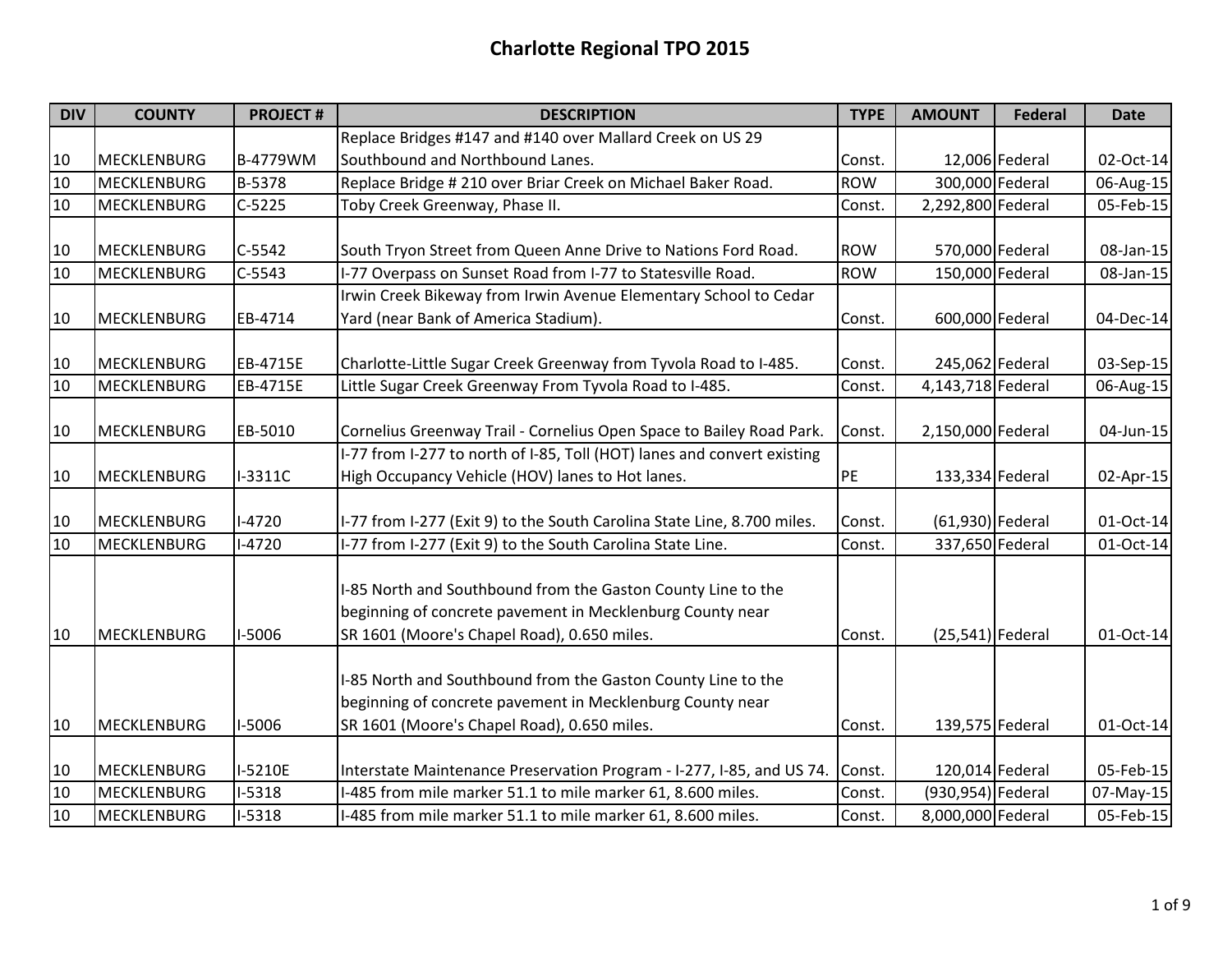| <b>DIV</b> | <b>COUNTY</b>      | <b>PROJECT#</b> | <b>DESCRIPTION</b>                                                  | <b>TYPE</b> | <b>AMOUNT</b>        | <b>Federal</b> | <b>Date</b> |
|------------|--------------------|-----------------|---------------------------------------------------------------------|-------------|----------------------|----------------|-------------|
|            |                    |                 | Combined with I-4750AA and I-3311C. I-77 from I-277 (Brookshire     |             |                      |                |             |
|            |                    |                 | Freeway) to West Catawba Avenue (Exit 28). Construct High           |             |                      |                |             |
|            |                    |                 | Occupancy Toll (HOT) Lanes and Convert Existing High Occupancy      |             |                      |                |             |
| 10         | <b>MECKLENBURG</b> | $I-5405$        | Vehicle (HOV) Lanes to HOT Lanes.                                   | PE          | 50,000 State         |                | 04-Mar-15   |
|            |                    |                 | Combined with I-4750AA and I-3311C. I-77 from I-277 (Brookshire     |             |                      |                |             |
|            |                    |                 | Freeway) to West Catawba Avenue (Exit 28). Construct High           |             |                      |                |             |
|            |                    |                 | Occupancy Toll (HOT) Lanes and Convert Existing High Occupancy      |             |                      |                |             |
| 10         | MECKLENBURG        | $I-5405$        | Vehicle (HOV) Lanes to HOT Lanes.                                   | <b>ROW</b>  | 2,000,000 Federal    |                | 06-Nov-14   |
|            |                    |                 | Combined with I-4750AA and I-3311C. I-77 from I-277 (Brookshire     |             |                      |                |             |
|            |                    |                 | Freeway) to West Catawba Avenue (Exit 28). Construct High           |             |                      |                |             |
|            |                    |                 | Occupancy Toll (HOT) Lanes and Convert Existing High Occupancy      |             |                      |                |             |
| 10         | <b>MECKLENBURG</b> | $I-5405$        | Vehicle (HOV) Lanes to HOT Lanes.                                   | Const.      | 74,211,000 Federal   |                | 06-Nov-14   |
|            |                    |                 |                                                                     |             |                      |                |             |
|            |                    |                 | I-77 from I-277 (Brookshire Freeway) to West Catawba Avenue (Exit   |             |                      |                |             |
|            |                    |                 | 28). Construct High Occupancy Toll (HOT) Lanes and Convert Existing |             |                      |                |             |
| 10         | <b>MECKLENBURG</b> | $I-5405$        | High Occupancy Vehicle (HOV) Lanes to HOT Lanes.                    | PE          | 133,333 Federal      |                | 02-Apr-15   |
| 10         | <b>MECKLENBURG</b> | I-5405A         | I-77 at Lakeview Road.                                              | PE          | 400,000 Federal      |                | 09-Jul-15   |
| 10         | <b>MECKLENBURG</b> | I-5405B         | I-77 at Hambright Road.                                             | PE          | 400,000 Federal      |                | 09-Jul-15   |
| 10         | MECKLENBURG        | I-5507          | I-485 from I-77 to US 74 (Independence Boulevard).                  | PE          | 500,000 Federal      |                | 04-Jun-15   |
| 10         | <b>MECKLENBURG</b> | P-5200EA        | Piedmont and Northern Railroad Reactivation.                        | Const.      | 600,000 Federal      |                | 05-Feb-15   |
|            |                    |                 | Charlotte Gateway Station - Wye Connection Track at Charlotte       |             |                      |                |             |
| 10         | <b>MECKLENBURG</b> | P-5705A         | Junction.                                                           | PE          | 600,000 State        |                | 09-Jul-15   |
| 10         | <b>MECKLENBURG</b> | P-5705B         | Charlotte Gateway Station.                                          | PE          | 400,000 State        |                | 09-Jul-15   |
| 10         | MECKLENBURG        | R-2123CE        | <b>CHAR LOOP</b>                                                    | <b>ROW</b>  | 104,518 State        |                | 04-Jun-15   |
| 10         | <b>MECKLENBURG</b> | R-2123CE        | <b>CHAR LOOP</b>                                                    | <b>ROW</b>  | 189,000 State        |                | 02-Apr-15   |
| 10         | <b>MECKLENBURG</b> | R-2123CG        | <b>CHAR LOOP</b>                                                    | Const.      | $(110, 742)$ Federal |                | 03-Sep-15   |
| 10         | <b>MECKLENBURG</b> | R-2123CG        | <b>CHAR LOOP</b>                                                    | Const.      | 600,000 Federal      |                | 04-Mar-15   |
| 10         | <b>MECKLENBURG</b> | R-2123WM        | <b>CHAR LOOP</b>                                                    | Const.      |                      | 40,000 Federal | 04-Jun-15   |
| 10         | MECKLENBURG        | R-2248D         | <b>CHAR LOOP</b>                                                    | <b>ROW</b>  | 1,260,000 State      |                | 02-Apr-15   |
| 10         | <b>MECKLENBURG</b> | R-2248E         | <b>CHAR LOOP</b>                                                    | Const.      | 1,317,333 Federal    |                | 01-Oct-14   |
| 10         | <b>MECKLENBURG</b> | R-2248E         | <b>CHAR LOOP</b>                                                    | Const.      | 4,166,667 Federal    |                | 01-Oct-14   |
| 10         | <b>MECKLENBURG</b> | R-2248EA        | <b>CHAR LOOP</b>                                                    | PE          | 150,000 Federal      |                | 02-Oct-14   |
| 10         | <b>MECKLENBURG</b> | R-2248EA        | <b>CHAR LOOP</b>                                                    | Const.      | (533,648) Federal    |                | 03-Sep-15   |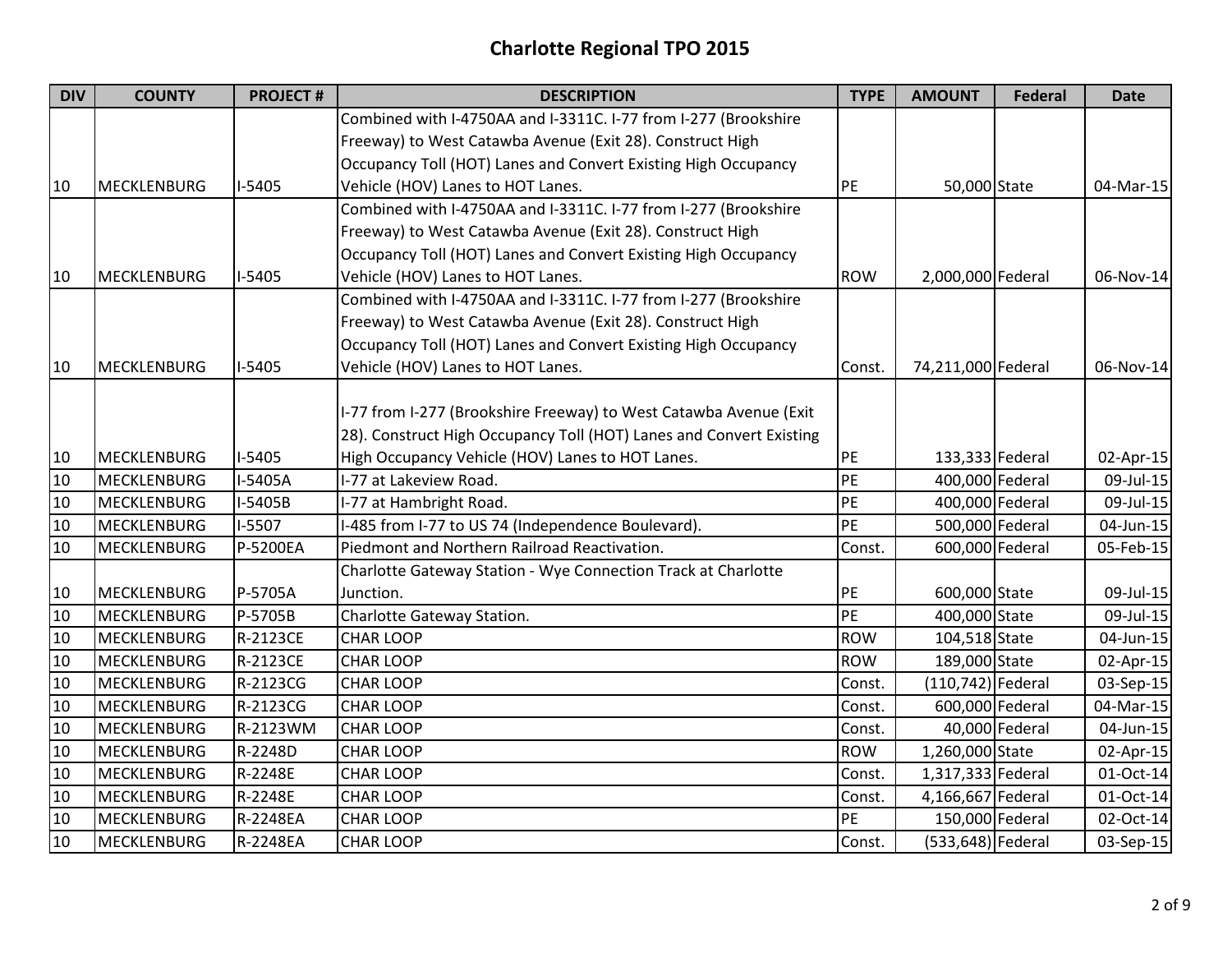| <b>DIV</b> | <b>COUNTY</b>      | <b>PROJECT#</b> | <b>DESCRIPTION</b>                                                 | <b>TYPE</b> | <b>AMOUNT</b>         | <b>Federal</b>  | <b>Date</b>  |
|------------|--------------------|-----------------|--------------------------------------------------------------------|-------------|-----------------------|-----------------|--------------|
| 10         | <b>MECKLENBURG</b> | R-2248EA        | <b>CHAR LOOP</b>                                                   | Const.      | 1,500,000 Federal     |                 | 04-Jun-15    |
| 10         | <b>MECKLENBURG</b> | R-2248G         | <b>CHAR LOOP</b>                                                   | PE          | 300,000 State         |                 | 04-Mar-15    |
| 10         | <b>MECKLENBURG</b> | R-2248G         | <b>CHAR LOOP</b>                                                   | <b>ROW</b>  | 200,000 State         |                 | 02-Oct-14    |
| 10         | <b>MECKLENBURG</b> | R-2248G         | <b>CHAR LOOP</b>                                                   | Const.      | 2,700,000 State       |                 | 04-Jun-15    |
| 10         | <b>MECKLENBURG</b> | R-2248WM        | <b>CHAR LOOP</b>                                                   | Const.      | 30,000 State          |                 | 06-Aug-15    |
|            |                    |                 | SR 5544 from NC 73 (Sam Furr Road) to East of SR 2195 (Torrence    |             |                       |                 |              |
| 10         | <b>MECKLENBURG</b> | R-2555          | Chapel Road).                                                      | PE          | 130,000 State         |                 | 04-Jun-15    |
| 10         | <b>MECKLENBURG</b> | R-2632          | NC 73 from I-77 to SR 2693 (Davidson-Concord Road).                | PE          |                       | 500,000 Federal | $04$ -Jun-15 |
| 10         | <b>MECKLENBURG</b> | R-2632AB        | NC 73 from NC 115 to SR 2693 (Davidson-Concord Road).              | PE          | 300,000 State         |                 | 07-May-15    |
|            |                    |                 | NC 73 at NC 115, convert right turn lane on NC 115 southbound to a |             |                       |                 |              |
| 10         | <b>MECKLENBURG</b> | R-2632AC        | through lane and widen for merging taper.                          | Const.      | 190,000 State         |                 | 09-Jul-15    |
| 10         | <b>MECKLENBURG</b> | SS-4910BU       | SR 3135 (Lebanon Road) and SR 3156 (Margaret Wallace Road).        | PE          |                       | 24,000 Federal  | 04-Dec-14    |
| 10         | <b>MECKLENBURG</b> | SS-4910BW       | SR 3168 (Sam Newell) and Northeast Parkway in Matthews.            | PE          |                       | 10,000 Federal  | 03-Sep-15    |
| 10         | <b>MECKLENBURG</b> | U-0209B         | <b>US74</b>                                                        | <b>ROW</b>  | 5,484,000 Federal     |                 | 01-Oct-14    |
| 10         | <b>MECKLENBURG</b> | U-0209B         | <b>US74</b>                                                        | Const.      |                       | 205,000 Federal | 01-Oct-14    |
|            |                    |                 | SR 2467 (Mallard Creek Road) from SR 2480 (Sugar Creek Road) to SR |             |                       |                 |              |
| 10         | MECKLENBURG        | U-2507WM        | 2472 (Mallard Creek Church Road).                                  | Const.      | 237,720 Federal       |                 | 02-Oct-14    |
|            |                    |                 | NC 51 (Matthews Township Parkway) from US 74 (Independence         |             |                       |                 |              |
| 10         | MECKLENBURG        | U-5007          | Boulevard) to SR 3128 (Lawyers Road).                              | PE          | 600,000 State         |                 | 07-May-15    |
|            |                    |                 | Grade separation on SR 2975 (E. Sugar Creek Road) over NS/NCRR     |             |                       |                 |              |
| 10         | MECKLENBURG        | U-5008          | crossing No. 715 352H                                              | Const.      | 1,000,000 State       |                 | 06-Nov-14    |
| 10         | MECKLENBURG        | $U - 5115$      | Intersection of NC 51 and SR 3143 / SR 3174 (Idlewild Road).       | <b>ROW</b>  | 125,000 Federal       |                 | 05-Feb-15    |
| 10         | <b>MECKLENBURG</b> | U-5507A         | I-485/Prosperity Church Road Interchange.                          | <b>ROW</b>  | $(1,208,425)$ Federal |                 | 04-Dec-14    |
|            |                    |                 | -485 Prosperity Church Road, northwest arc of the I-485/Prosperity |             |                       |                 |              |
| 10         | <b>MECKLENBURG</b> | U-5507B         | Church Road interchange.                                           | Const.      | 2,831,425 Federal     |                 | 07-May-15    |
| 10         | <b>MECKLENBURG</b> | $U-5511$        | Intersection of NC 51 and Matthews-Mint Hill Road.                 | Const.      |                       | 657,534 Federal | 09-Jul-15    |
| 10         | <b>MECKLENBURG</b> | U-5526          | US 74 (Independence Boulevard) from I-277 to Wallace Lane.         | PE          |                       | 200,000 Federal | 03-Sep-15    |
|            |                    |                 | NC 51 (Matthews Township Parkway) from SR 3356 (Sardis Road) to    |             |                       |                 |              |
| 10         | MECKLENBURG        | U-5763          | SR 1010 (East John Street/Monroe Road).                            | PE          | 200,000 State         |                 | 07-May-15    |
|            |                    |                 |                                                                    |             |                       |                 |              |
| 10         | <b>MECKLENBURG</b> | U-5766          | NC160 from NC 49 (South Tryon Road) to SR 1116 (Shopton Road).     | PE          | 600,000 State         |                 | 07-May-15    |
|            |                    |                 | US 21 (Statesville Road) from Northcross Center Court to SR 2147   |             |                       |                 |              |
| 10         | <b>MECKLENBURG</b> | U-5767          | (Westmoreland Road).                                               | PE          | 600,000 State         |                 | 07-May-15    |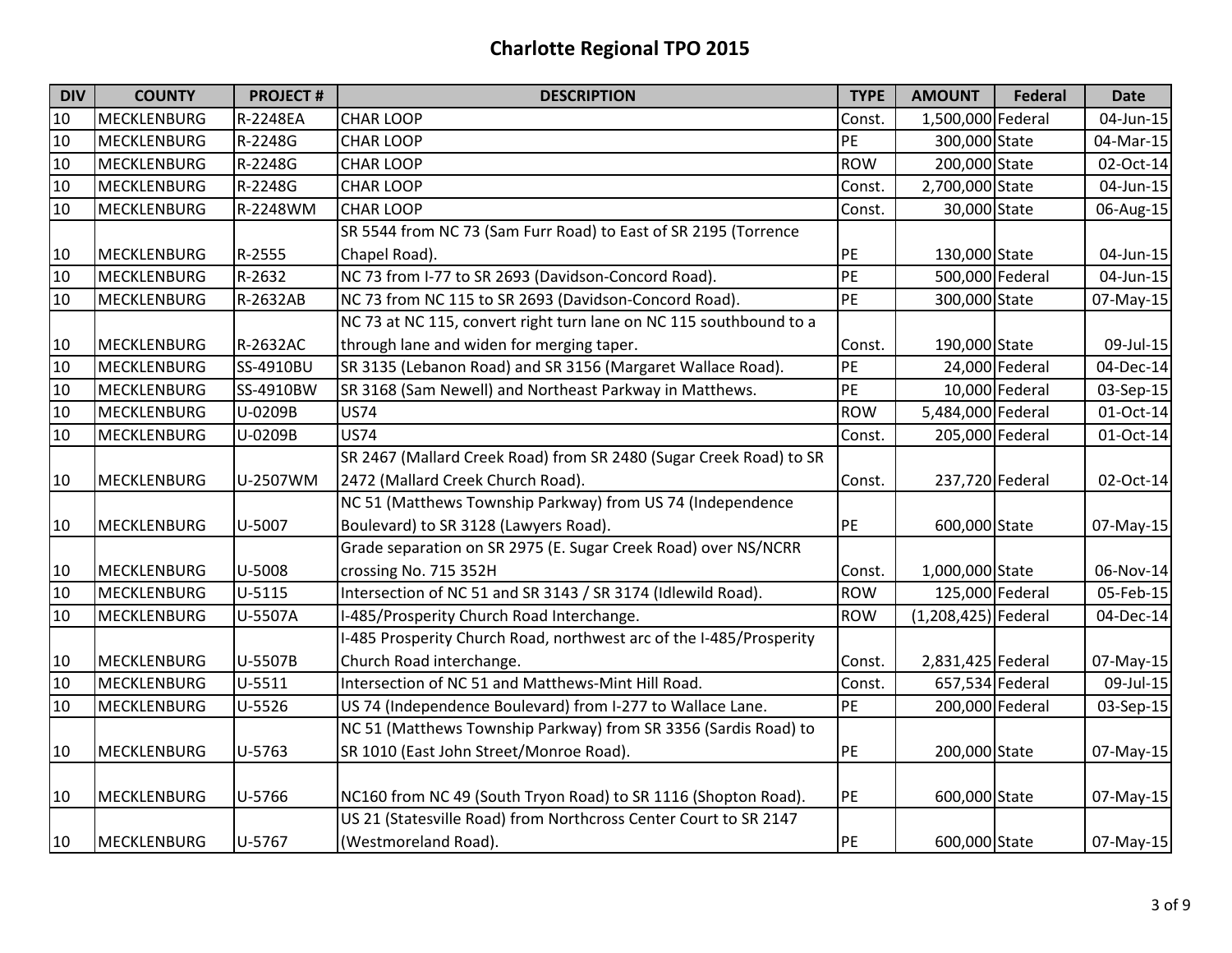| <b>DIV</b> | <b>COUNTY</b>      | <b>PROJECT#</b>  | <b>DESCRIPTION</b>                                                    | <b>TYPE</b> | <b>AMOUNT</b>       | <b>Federal</b> | <b>Date</b> |
|------------|--------------------|------------------|-----------------------------------------------------------------------|-------------|---------------------|----------------|-------------|
| 10         | <b>MECKLENBURG</b> | U-5768           | NC 49 from John Kirk Drive to I-485.                                  | PE          | 2,000,000 State     |                | 02-Apr-15   |
| 10         | <b>MECKLENBURG</b> | U-5771           | US 21 from SR 2136 (Gilead Road) to Holly Point Drive.                | PE          | 500,000 State       |                | 07-May-15   |
|            |                    |                  |                                                                       |             |                     |                |             |
| 10         | <b>MECKLENBURG</b> | U-5772           | NC 115 (Old Statesville Road) from NC 24 (Harris Boulevard) to I-485. | PE          | 500,000 State       |                | 07-May-15   |
|            |                    |                  | SR 3448 (South Trade Street) from Four Mile Creek to Weddington       |             |                     |                |             |
| 10         | <b>MECKLENBURG</b> | U-5804B          | Road.                                                                 | PE          | 130,000 State       |                | 03-Sep-15   |
| 10         | <b>MECKLENBURG</b> | U-5807           | SR 2136 (Gilead Road) from US 21 (Statesville Road) to NC 115.        | PE          | 300,000 State       |                | 07-May-15   |
|            |                    |                  | SR 4982 (Old US 421/Lancaster Highway) at SR 4039 (Lullingstone       |             |                     |                |             |
| 10         | <b>MECKLENBURG</b> | W-5210I          | Road/Wynhollow Downs Lane) in Charlotte.                              | Const.      | 150,000 Federal     |                | 02-Oct-14   |
|            |                    |                  | SR 3128 (Lawyers Road) from SR 1004 (Bain School Road) to SR 1524     |             |                     |                |             |
| 10         | <b>MECKLENBURG</b> | W-5210K          | (Stevens Mill Road) in Mint Hill.                                     | PE          |                     | 50,000 Federal | 02-Apr-15   |
| 10         | <b>MECKLENBURG</b> | W-5210M          | I-77 north Exit 16 ramp at SR 2108 (Sunset Road) in Charlotte.        | Const.      | 290,000 Federal     |                | 02-Apr-15   |
|            |                    |                  | SR 3128 (Lawyers Road) at SR 3135 (Lebanon/Wilson Grove Road) in      |             |                     |                |             |
| 10         | <b>MECKLENBURG</b> | W-5601AD         | Mint Hill.                                                            | PE          |                     | 50,000 Federal | 08-Jan-15   |
|            |                    |                  |                                                                       |             |                     |                |             |
| 10         | <b>MECKLENBURG</b> | W-5601BI         | I-485 Inner Loop Off-Ramp to NC 49 (North Tryon Street) in Charlotte. | <b>PE</b>   |                     | 35,000 Federal | 09-Jul-15   |
|            |                    |                  |                                                                       |             |                     |                |             |
| 10         | <b>MECKLENBURG</b> | W-5601BJ         | I-485 northbound ramp at US 29 (North Tryon Street) near Charlotte.   | PE          |                     | 40,000 Federal | 09-Jul-15   |
|            |                    |                  | Highway Grade Crossing Safety Project at the intersection of SR 1784  |             |                     |                |             |
|            |                    |                  | (Rozzelles Ferry Road) and the CSX Transportation Tracks: Crossing    |             |                     |                |             |
| 10         | <b>MECKLENBURG</b> | Z-5400JF         | #631 797X.                                                            | PE          |                     | 16,000 Federal | 02-Apr-15   |
|            |                    |                  |                                                                       |             |                     |                |             |
|            | MECKLENBURG,       |                  | I-85 from south of SR 2894 (Speedway-Concord Mills Boulevard) in      |             |                     |                |             |
| 10         | <b>CABARRUS</b>    | I-3803B          | Mecklenburg County to NC 73 in Cabarrus County, 6.800 miles.          | Const.      | (2,301,844) Federal |                | 01-Oct-14   |
|            |                    |                  |                                                                       |             |                     |                |             |
| 10         | <b>UNION</b>       | B-5243           | Replace Bridge #258 over South Fork Crooked Creek on SR 1008.         | <b>ROW</b>  | 152,160 Federal     |                | 08-Jan-15   |
| 10         | <b>UNION</b>       | B-5376           | Replace Bridge #21 over Stewart's Creek on SR 1681.                   | PE          | 100,000 Federal     |                | 02-Oct-14   |
| 10         | <b>UNION</b>       | B-5377           | Replace Bridge #157 over Pole Cat Creek on SR 2170.                   | PE          | 100,000 Federal     |                | 02-Oct-14   |
| 10         | <b>UNION</b>       | B-5515           | Replace Bridge #145 over Little Richardson Creek on SR 2106.          | PE          | 100,000 Federal     |                | 02-Oct-14   |
|            |                    |                  |                                                                       |             |                     |                |             |
| 10         | <b>UNION</b>       | <b>BD-5110AA</b> | Replace Bridge #234 over West Fork Twelve Mile Creek on SR 1358.      | Const.      | 685,000 Federal     |                | 06-Nov-14   |
| 10         | <b>UNION</b>       | <b>BD-5110AB</b> | Replace Bridge #285 over Lynches Creek on SR 2153.                    | Const.      | 600,000 Federal     |                | 06-Nov-14   |
| 10         | <b>UNION</b>       | EB-5011          | Bearskin Creek Greenway from Dickenson Park to Creft Park.            | PE          |                     | 44,000 Federal | 06-Nov-14   |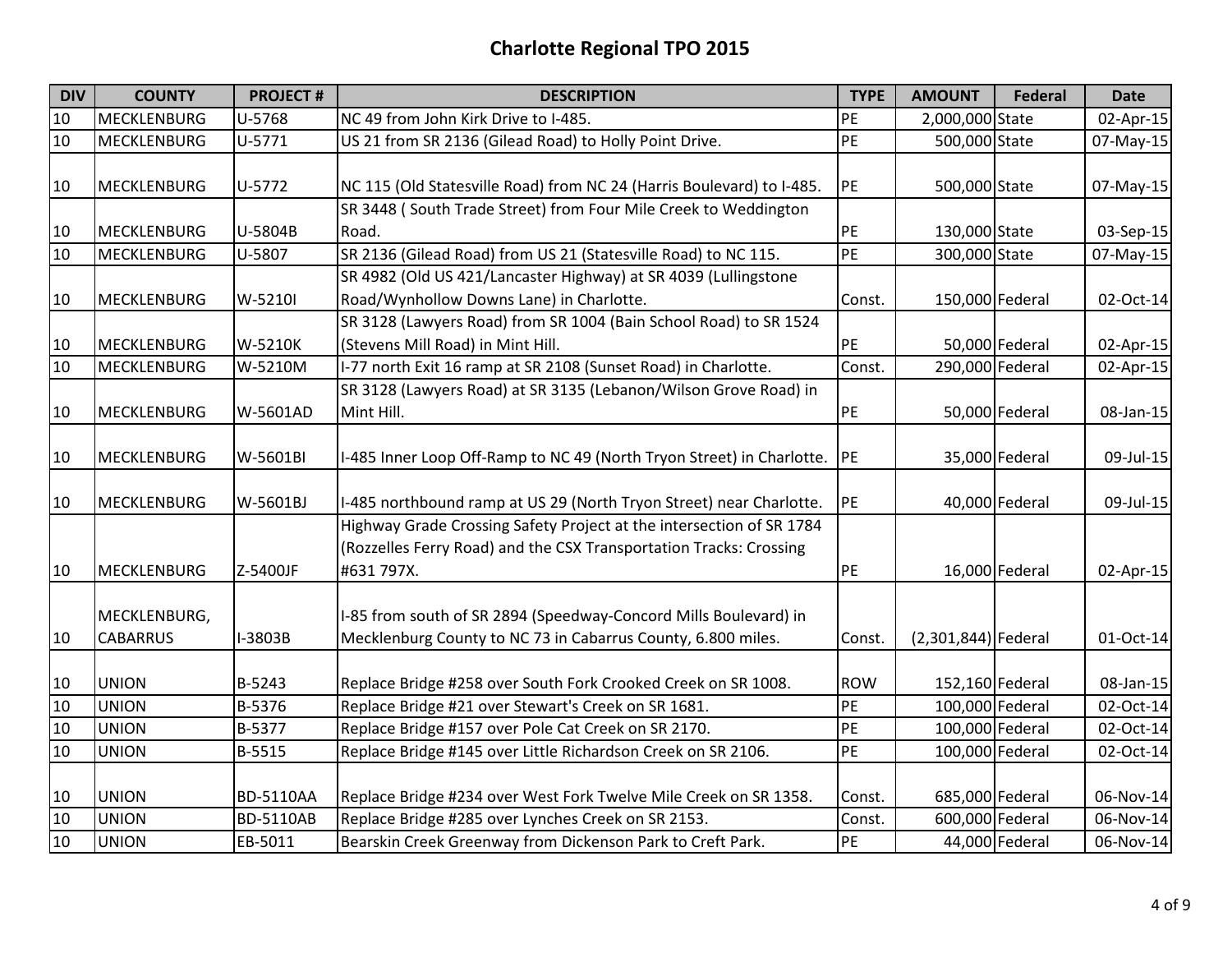| <b>DIV</b> | <b>COUNTY</b> | <b>PROJECT#</b> | <b>DESCRIPTION</b>                                                      | <b>TYPE</b> | <b>AMOUNT</b>     | <b>Federal</b> | Date      |
|------------|---------------|-----------------|-------------------------------------------------------------------------|-------------|-------------------|----------------|-----------|
|            |               |                 | Municipal Bridge Inspections - 1 Bridge within the municipality of      |             |                   |                |           |
| 10         | <b>UNION</b>  | M-0414          | Stallings.                                                              | PE          |                   | 2,461 Federal  | 02-Oct-14 |
|            |               |                 | CSX SF Line, Milepost 311.8 to Milepost 316.9. 10,000 feet track siding |             |                   |                |           |
| 10         | <b>UNION</b>  | P-5704          | extension at Stouts in Union County.                                    | PE          | 660,000 State     |                | 03-Sep-15 |
|            |               |                 |                                                                         |             |                   |                |           |
|            |               |                 | Safe Routes To School - Stevens Mills Road near Stallings Elementary    |             |                   |                |           |
|            |               |                 | School to connect the subdivision of Millstone Estates, Fairhaven and   |             |                   |                |           |
| 10         | <b>UNION</b>  | SR-5001BP       | Eaglecrest with Stallings Elementary School.                            | Const.      |                   | 80,000 Federal | 04-Jun-15 |
|            |               |                 | Safe Routes to School. Sidewalk Improvements serving Wingate            |             |                   |                |           |
| 10         | <b>UNION</b>  | SR-5001BW       | Elementary School.                                                      | Const.      | 208,800 Federal   |                | 04-Mar-15 |
|            |               |                 | SR 1316 (Rea Road Extension) from NC 16 to SR 1008 (Indian Trail-       |             |                   |                |           |
| 10         | <b>UNION</b>  | U-3467          | Waxhaw Road).                                                           | PE          | 300,000 Federal   |                | 04-Jun-15 |
| 10         | <b>UNION</b>  | U-4713B         | SR 1009 (John Street) to SR 3457 (Campus Ridge Road).                   | Const.      | 1,800,000 Federal |                | 02-Apr-15 |
|            |               |                 | Construct roundabout at the intersection of NC 84 and SR 1344           |             |                   |                |           |
| 10         | <b>UNION</b>  | U-5325B         | (Matthews-Weddington Road).                                             | <b>ROW</b>  | 12,351 State      |                | 09-Jul-15 |
|            |               |                 | Construct roundabout at the intersection of NC 84 and SR 1344           |             |                   |                |           |
| 10         | <b>UNION</b>  | U-5325B         | (Matthews-Weddington Road).                                             | <b>ROW</b>  | 75,000 State      |                | 03-Sep-15 |
| 10         | <b>UNION</b>  | U-5764          | US 74 from Hanover Drive to SR 1007 (Rocky River Road).                 | <b>PE</b>   | 300,000 State     |                | 07-May-15 |
|            |               |                 | SR 1362 (Chestnut Lane Connector) from Matthews Indian Trail Road       |             |                   |                |           |
| 10         | <b>UNION</b>  | U-5808          | to SR 1368 (Gribble Road).                                              | PE          | 300,000 State     |                | 07-May-15 |
|            |               |                 | SR 1514 (Rocky River Road) and SR 1508 (Poplin Road) near Indian        |             |                   |                |           |
| 10         | <b>UNION</b>  | W-5210N         | Trail.                                                                  | <b>ROW</b>  | 120,000 Federal   |                | 04-Mar-15 |
|            |               |                 | SR 1514 (Rocky River Road) and SR 1508 (Poplin Road) near Indian        |             |                   |                |           |
| 10         | <b>UNION</b>  | W-5210N         | Trail.                                                                  | Const.      | 475,000 Federal   |                | 03-Sep-15 |
|            |               |                 | SR 1365 (Stallings Road) and SR 1367 (Matthews Indian Trail Road) in    |             |                   |                |           |
| 10         | <b>UNION</b>  | W-52100         | Stallings.                                                              | <b>ROW</b>  | 150,000 Federal   |                | 07-May-15 |
|            |               |                 | NC 75 (Waxhaw Highway) and SR 1007 (Rocky River Road)/SR 1150           |             |                   |                |           |
| 10         | <b>UNION</b>  | W-5601AC        | (Old Waxhaw Monroe Road) near Monroe.                                   | PE          | 130,000 Federal   |                | 08-Jan-15 |
|            |               |                 | NC 522 from the South Carolina State Line northward to SR 2165 (OI'     |             |                   |                |           |
| 10         | <b>UNION</b>  | W-5601AE        | Montgomery Place Road).                                                 | PE          |                   | 25,000 Federal | 08-Jan-15 |
|            |               |                 | SR 1008 (Waxhaw Indian Trail Road) and SR 1346 (Beulah Church           |             |                   |                |           |
| 10         | <b>UNION</b>  | W-5601BH        | Road) near Wesley Chapel.                                               | PE          | 135,000 Federal   |                | 09-Jul-15 |
| 10         | <b>UNION</b>  | W-5601BK        | NC 200 (Lancaster) and SR 1117 (Providence Road South).                 | PE          | 115,000 Federal   |                | 09-Jul-15 |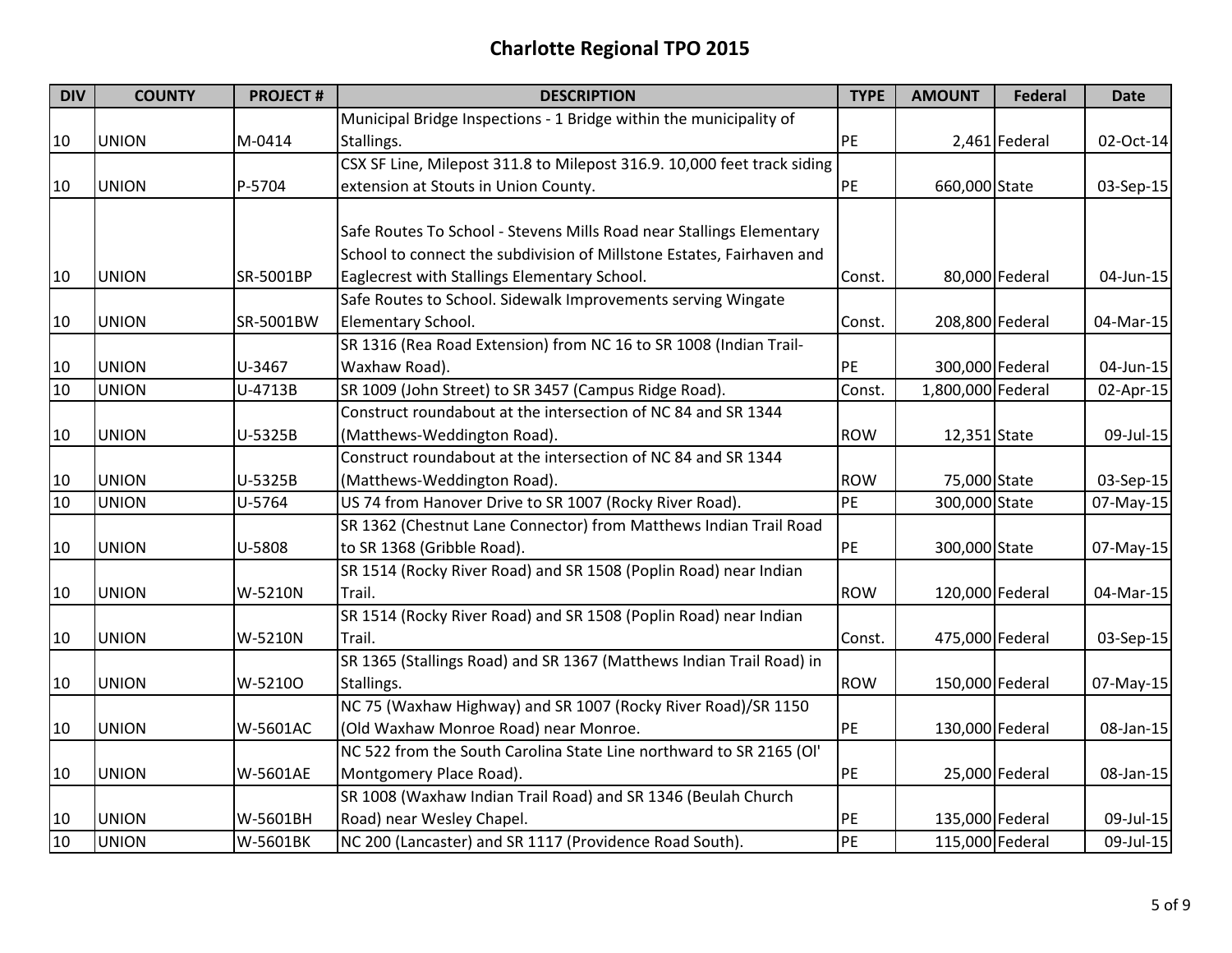| <b>DIV</b> | <b>COUNTY</b>      | <b>PROJECT#</b> | <b>DESCRIPTION</b>                                                     | <b>TYPE</b> | <b>AMOUNT</b>       | <b>Federal</b> | <b>Date</b>  |
|------------|--------------------|-----------------|------------------------------------------------------------------------|-------------|---------------------|----------------|--------------|
|            |                    |                 |                                                                        |             |                     |                |              |
|            |                    |                 | Railway-Highway Grade Crossing Safety Project - Proposed crossing      |             |                     |                |              |
|            |                    |                 | closure at the intersection of SR 1176 (Elizabethan Road) and the CSX  |             |                     |                |              |
| 10         | <b>UNION</b>       | Y-4810H         | Transportation Tracks near Monroe; Crossing #639 864N.                 | <b>ROW</b>  |                     | 20,000 Federal | 04-Mar-15    |
|            | UNION,             |                 |                                                                        |             |                     |                |              |
| 10         | <b>MECKLENBURG</b> | R-3329          | <b>US74</b>                                                            | Const.      | 5,484,000 Federal   |                | 01-Oct-14    |
| 12         | <b>IREDELL</b>     | B-4766          | Replace Bridge #69 over Rocky Creek on NC 115.                         | PE          | 100,000 Federal     |                | 04-Jun-15    |
| 12         | <b>IREDELL</b>     | B-4766          | Replace Bridge #69 over Rocky Creek on NC 115.                         | <b>ROW</b>  | 10,000 State        |                | 03-Sep-15    |
| 12         | <b>IREDELL</b>     | B-5142          | Replace Bridge #57 over Cornelius Creek on SR 1302.                    | <b>ROW</b>  | 300,000 Federal     |                | 08-Jan-15    |
|            |                    |                 | Bridge Preservation Program. Bridges #123 and #124 over NC 115 on I-   |             |                     |                |              |
| 12         | <b>IREDELL</b>     | BP-5500W        | 40 Westbound and Eastbound Lanes.                                      | Const.      | 850,000 Federal     |                | 02-Oct-14    |
|            |                    |                 |                                                                        |             |                     |                |              |
|            |                    |                 | I-40/I-77 Interchange including I-40 from west of SR 2003 (Radio Road) |             |                     |                |              |
|            |                    |                 | to west of SR 2158 (Old Mocksville Road) and I-77 from south of I-40   |             |                     |                |              |
| 12         | <b>IREDELL</b>     | I-3819A         | to south of SR 2171 (Jane Sower Road) in Statesville, 3.360 miles.     | Const.      | 1,097,000 Federal   |                | 01-Oct-14    |
|            |                    |                 | I-77 from the Mecklenburg/Iredell County Line to Exit 45, 12.600       |             |                     |                |              |
| 12         | <b>IREDELL</b>     | $1-4723$        | miles.                                                                 | Const.      | (93,830) Federal    |                | 01-Oct-14    |
|            |                    |                 | I-77 from the Mecklenburg/Iredell County Line to Exit 45, 12.600       |             |                     |                |              |
| 12         | <b>IREDELL</b>     | $-4723$         | miles.                                                                 | Const.      | 1,163,419 Federal   |                | 01-Oct-14    |
| 12         | <b>IREDELL</b>     | $1 - 4750$      | I-77 from SR 5544 (West Catawba Avenue - Exit 28) to I-40.             | PE          | 133,333 Federal     |                | $02$ -Apr-15 |
| 12         | <b>IREDELL</b>     | -4750AC         | I-77 at exit 30 (Griffith Street).                                     | PE          | 100,000 Federal     |                | 09-Jul-15    |
| 12         | <b>IREDELL</b>     | $-5106$         | I-77 from Milepost 57.83 to Milepost 61.74, 3.870 miles.               | Const.      | $(115,000)$ Federal |                | 01-Oct-14    |
| 12         | <b>IREDELL</b>     | $-5106$         | I-77 from Milepost 57.83 to Milepost 61.74, 3.90 miles.                | Const.      | 680,000 Federal     |                | 01-Oct-14    |
| 12         | <b>IREDELL</b>     | K-4908          | I-77 Rest Area at mile marker #58, 1.572 miles.                        | Const.      | 470,973 Federal     |                | 03-Sep-15    |
| 12         | <b>IREDELL</b>     | K-4908          | I-77 Rest Area on New Location at Mile Marker 58, 1.572 miles.         | Const.      | 17,100,000 Federal  |                | 07-May-15    |
| 12         | <b>IREDELL</b>     | K-4908          | I-77 Rest Area on New Location at Mile Marker 58.                      | <b>ROW</b>  | 2,671,114 Federal   |                | 04-Dec-14    |
|            |                    |                 | US 21 - NC 115 from Cedar Lane Avenue in Troutman to SR 1336           |             |                     |                |              |
| 12         | <b>IREDELL</b>     | R-2522          | (Barium Loop Road) in Barium Springs.                                  | PE          | 500,000 State       |                | 07-May-15    |
|            |                    |                 | SR 1100 (Brawley School Road) from SR 1109 (Centre Church Road) to     |             |                     |                |              |
| 12         | <b>IREDELL</b>     | R-3833B(L)      | $1-77.$                                                                | Const.      | 139,952 Federal     |                | 02-Oct-14    |
| 12         | <b>IREDELL</b>     | R-3833C         | SR 1100 (Brawley School Road) from I-77 to US 21.                      | PE          | 250,000 Federal     |                | 07-May-15    |
| 12         | <b>IREDELL</b>     | R-4757          | SR 1206 (Alcove Road) Relocation.                                      | PE          | 495,125 Federal     |                | 02-Oct-14    |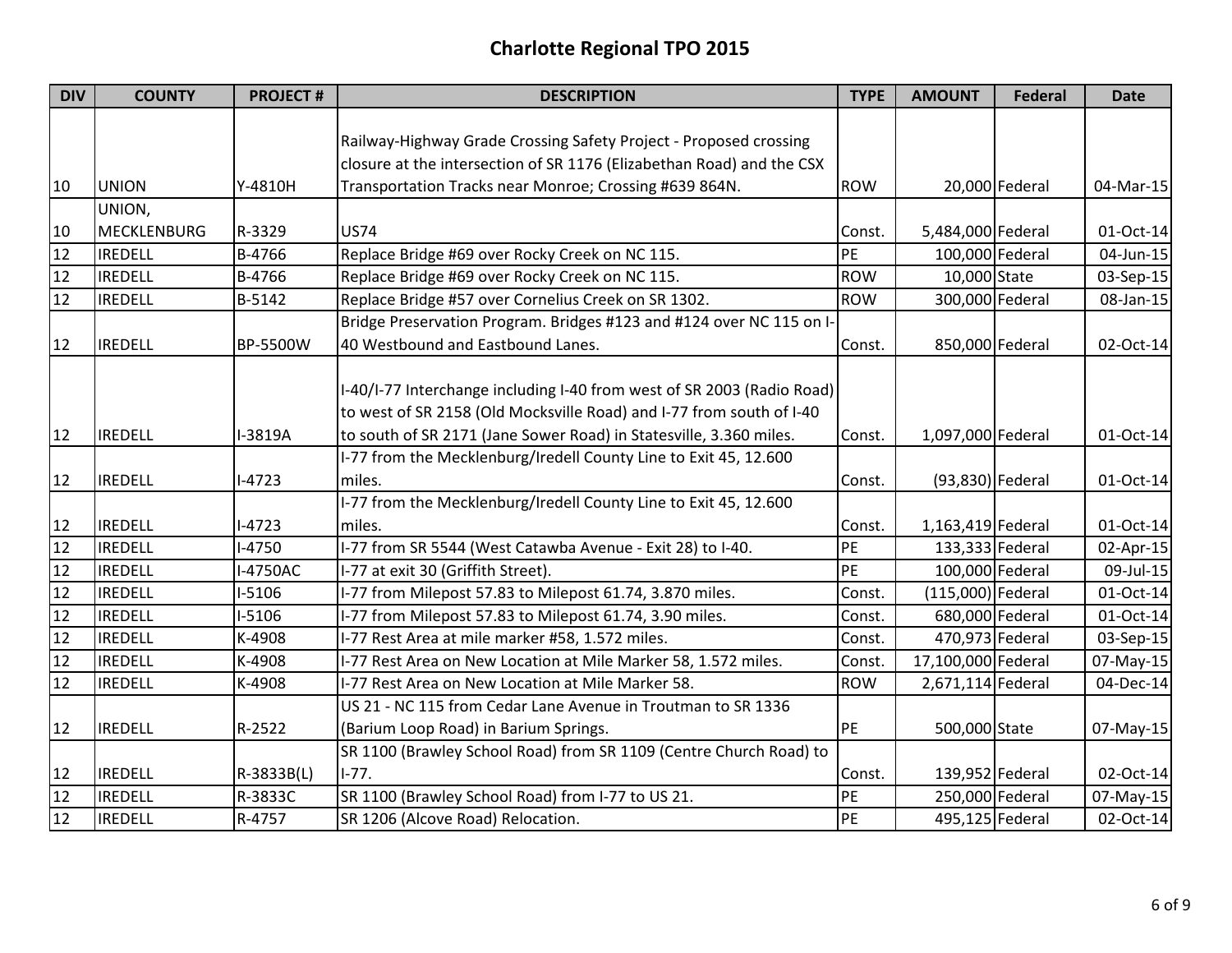| <b>DIV</b> | <b>COUNTY</b>       | <b>PROJECT#</b> | <b>DESCRIPTION</b>                                                     | <b>TYPE</b> | <b>AMOUNT</b>     | <b>Federal</b> | <b>Date</b> |
|------------|---------------------|-----------------|------------------------------------------------------------------------|-------------|-------------------|----------------|-------------|
|            |                     |                 | SR 1109 (Williamson Road), from I-77 to SR 1100 (Brawley School        |             |                   |                |             |
| 12         | <b>IREDELL</b>      | R-5100          | Road).                                                                 | PE          | 500,000 State     |                | 07-May-15   |
| 12         | <b>IREDELL</b>      | SS-4912BN       | SR 1306 (Rinehardt Road) from NC 150 to NC 115.                        | PE          |                   | 5,000 Federal  | 03-Sep-15   |
| 12         | <b>IREDELL</b>      | SS-4912BP       | US 21 at SR 1845 (Tabor Road) / SR 2152 (Chief Thomas Road)            | PE          |                   | 5,000 Federal  | 03-Sep-15   |
| 12         | <b>IREDELL</b>      | SS-4912BP       | US 21 at SR 1845 (Tabor Road) / SR 2152 (Chief Thomas Road)            | PE          |                   | 5,000 Federal  | $03-Sep-15$ |
| 12         | <b>IREDELL</b>      | U-5779          | NC 115 from SR 1645 (Old Wilkesboro Road) to Hartness Road.            | PE          | 500,000 State     |                | 07-May-15   |
| 12         | <b>IREDELL</b>      | U-5780          | NC 150 and SR 2399 (Wiggins Road) intersection.                        | PE          | 125,000 State     |                | 07-May-15   |
| 12         | <b>IREDELL</b>      | U-5799          | US 21 from SR 1933 to Fort Dobbs Road.                                 | PE          | 500,000 State     |                | 07-May-15   |
|            |                     |                 | SR 1305 (Oates Road - Midnight Lane) from US 21 (Charlotte Highway)    |             |                   |                |             |
| 12         | <b>IREDELL</b>      | U-5816          | to SR 1474 (Blue Field Road).                                          | PE          | 500,000 State     |                | 07-May-15   |
|            |                     |                 | SR 1246 (Fairview Road) extension over I-77 connect with SR 1206       |             |                   |                |             |
| 12         | <b>IREDELL</b>      | U-5817          | (Alcove Road).                                                         | PE          | 400,000 State     |                | 07-May-15   |
|            |                     |                 |                                                                        |             |                   |                |             |
|            |                     |                 | US 21/US 64 (Davie Avenue) at US 21 (Sullivan) and East End/Stockton   |             |                   |                |             |
| 12         | <b>IREDELL</b>      | W-5601S         | and SR 2321 (Broad Street) at SR 2422 (Signal Hill Drive).             | PE          |                   | 8,000 Federal  | 04-Dec-14   |
| 12         | <b>IREDELL</b>      | W-5601U         | NC 150 at NC 152 (Western Intersection).                               | PE          |                   | 50,000 Federal | 04-Dec-14   |
| 10         | <b>DIVISIONWIDE</b> | EE-4910         | Ecosystems Enhancement Program.                                        | Const.      | 644,071 State     |                | 03-Sep-15   |
| 10         | <b>DIVISIONWIDE</b> | EE-4910         | Ecosystems Enhancement Program.                                        | Const.      | 2,277,053 Federal |                | 03-Sep-15   |
| 10         | <b>DIVISIONWIDE</b> | ER-2976J        | Division 10 - Billy Graham Parkway at Tyvola Road Interchange.         | Const.      |                   | 80,000 Federal | 07-May-15   |
|            |                     |                 | Division 10 - Median of SR 1300 (Morehead Road) between US 29 and      |             |                   |                |             |
| 10         | <b>DIVISIONWIDE</b> | ER-2976J        | Performance Drive.                                                     | Const.      |                   | 80,000 Federal | 07-May-15   |
| 12         | <b>DIVISIONWIDE</b> | EE-4912         | Ecosystems Enhancement Program.                                        | Const.      | 796,546 Federal   |                | 03-Sep-15   |
| 09         | <b>STATEWIDE</b>    | M-0488B         | Winston-Salem Northern Beltway - Map Act Lawsuit.                      | PE          | 200,000 State     |                | 04-Jun-15   |
|            |                     |                 | Combined with I-4750AA and I-3311C. I-77 from I-277 (Brookshire        |             |                   |                |             |
|            |                     |                 | Freeway) to West Catawba Avenue (Exit 28). Construct High              |             |                   |                |             |
|            |                     |                 | Occupancy Toll (HOT) Lanes and Convert Existing High Occupancy         |             |                   |                |             |
| 10         | <b>STATEWIDE</b>    | $-5405$         | Vehicle (HOV) Lanes to HOT Lanes.                                      | Const.      | 6,789,000 Federal |                | 02-Apr-15   |
| 12         | <b>STATEWIDE</b>    | M-0488A         | Shelby Bypass - Map Act Lawsuit.                                       | PE          | 200,000 State     |                | 04-Jun-15   |
|            |                     |                 | North Carolina State University - NC Solar Center Clean Transportation |             |                   |                |             |
| 15         | <b>STATEWIDE</b>    | C-4902A         | Program.                                                               | PE          | 2,595,000 Federal |                | 06-Aug-15   |
| 15         | <b>STATEWIDE</b>    | $C-5571$        | NCDOT Piedmont and Carolinian Passenger Rail Services.                 | PE          | 818,000 Federal   |                | 03-Sep-15   |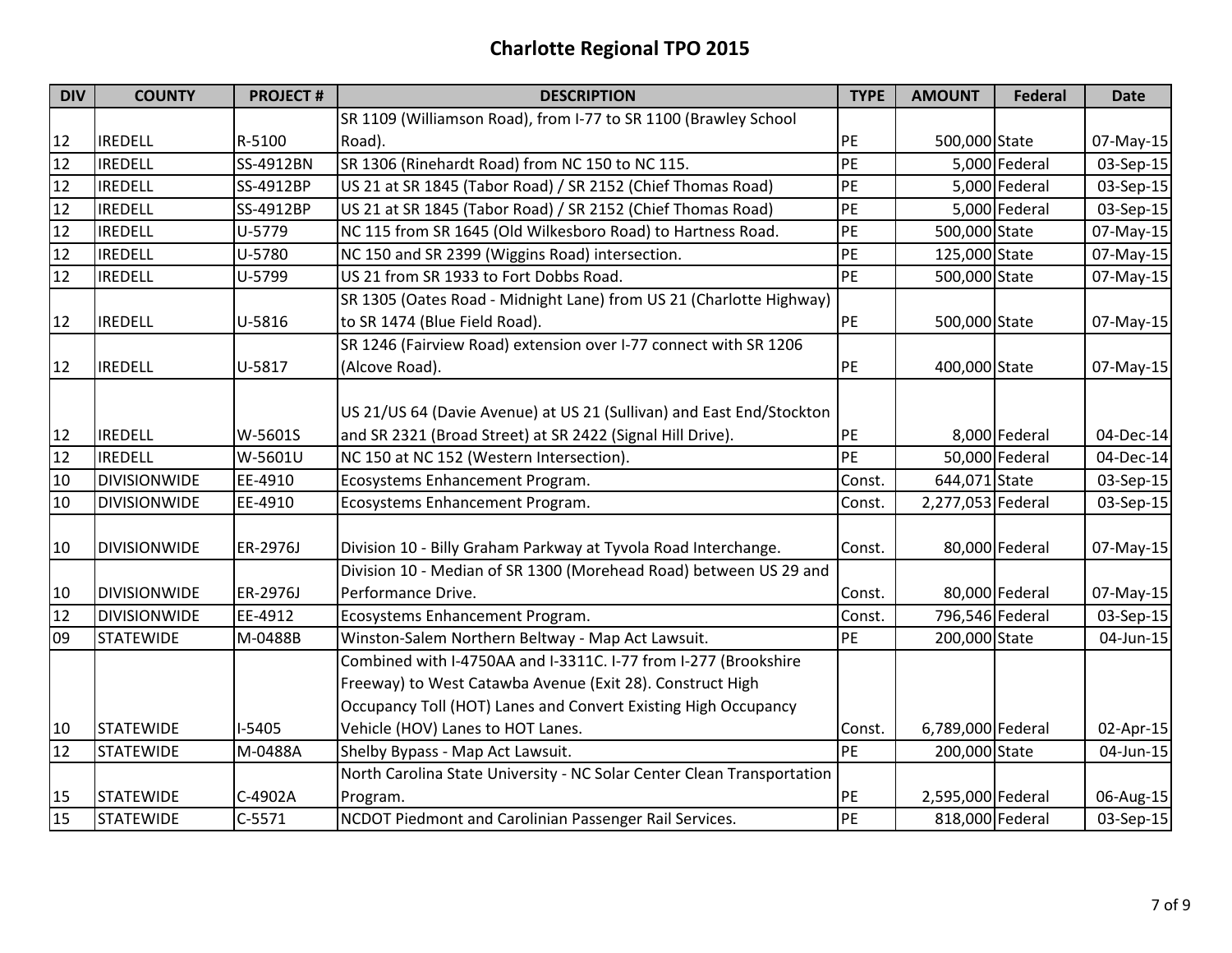| <b>DIV</b> | <b>COUNTY</b>    | <b>PROJECT#</b> | <b>DESCRIPTION</b>                                                    | <b>TYPE</b> | <b>AMOUNT</b>   | <b>Federal</b> | <b>Date</b> |
|------------|------------------|-----------------|-----------------------------------------------------------------------|-------------|-----------------|----------------|-------------|
|            |                  |                 | NCDOT Piedmont and Carolinian Passenger Rail Services; Public         |             |                 |                |             |
| 15         | <b>STATEWIDE</b> | $C-5571$        | Outreach and Awareness Program.                                       | PE          | 819,000 Federal |                | 05-Feb-15   |
| 15         | <b>STATEWIDE</b> | ER-2973         | Roadside Beautification Project.                                      | Const.      |                 | 15,000 Federal | 02-Apr-15   |
| 15         | <b>STATEWIDE</b> | M-0194          | Feasibility Studies by Program Development Branch.                    | PE          | 2,000,000 State |                | 06-Nov-14   |
|            |                  |                 | The Center for Transportation Engineering Studies and Technical       |             |                 |                |             |
| 15         | <b>STATEWIDE</b> | M-0211          | Services (CTES).                                                      | PE          | 150,000 State   |                | 04-Jun-15   |
|            |                  |                 | Statewide - Aerial Photography for projects which cannot be           |             |                 |                |             |
| 15         | <b>STATEWIDE</b> | M-0219          | forecasted or for which there is an urgent need.                      | PE          | 250,000 State   |                | 02-Oct-14   |
|            |                  |                 | Statewide - Aerial Photography for projects which cannot be           |             |                 |                |             |
| 15         | <b>STATEWIDE</b> | M-0219          | forecasted or for which there is an urgent need.                      | PE          | 250,000 State   |                | 07-May-15   |
|            |                  |                 | Design Services, statewide, preliminary engineering for miscellaneous |             |                 |                |             |
| 15         | <b>STATEWIDE</b> | M-0360          | projects.                                                             | PE          | 1,000,000 State |                | 02-Apr-15   |
| 15         | <b>STATEWIDE</b> | M-0371          | Bicycle and Pedestrian Plans.                                         | <b>PE</b>   | 4,570 State     |                | 02-Apr-15   |
|            |                  |                 | Geotechnical investigations, studies and preliminary engineering for  |             |                 |                |             |
| 15         | <b>STATEWIDE</b> | M-0376          | miscellaneous projects, statewide.                                    | PE          | 900,000 State   |                | 02-Apr-15   |
|            |                  |                 | Structure design and preliminary engineering for miscellaneous        |             |                 |                |             |
| 15         | <b>STATEWIDE</b> | M-0391          | projects.                                                             | PE          | 300,000 State   |                | 02-Apr-15   |
|            |                  |                 |                                                                       |             |                 |                |             |
| 15         | <b>STATEWIDE</b> | M-0392          | Hydraulics and preliminary engineering for miscellaneous projects.    | PE          | 160,000 State   |                | 02-Apr-15   |
| 15         | <b>STATEWIDE</b> | M-0445          | FHWA 2015 ADA Transition Plan.                                        | PE          | 300,000 Federal |                | 04-Jun-15   |
| 15         | <b>STATEWIDE</b> | M-0451          | Statewide Landscape Plans for STIP Construction projects.             | PE          | 30,000 State    |                | 09-Jul-15   |
| 15         | <b>STATEWIDE</b> | M-0451          | Statewide Landscape Plans for STIP Construction projects.             | PE          | 30,000 State    |                | 09-Jul-15   |
| 15         | <b>STATEWIDE</b> | M-0451          | Statewide Landscape Plans for STIP Construction projects.             | PE          | 40,000 State    |                | 09-Jul-15   |
| 15         | <b>STATEWIDE</b> | M-0452          | Statewide Toll / Financial Feasibility Studies.                       | PE          | 858,936 State   |                | 02-Oct-14   |
| 15         | <b>STATEWIDE</b> | M-0460          | National Summer Transportation Institute (NSTI).                      | PE          | 100,000 Federal |                | 04-Jun-15   |
| 15         | <b>STATEWIDE</b> | M-0460          | National Summer Transportation Institute (NSTI).                      | PE          | 110,000 Federal |                | 04-Jun-15   |
| 15         | <b>STATEWIDE</b> | M-0478          | OJT Training Support Services - FY 2014.                              | PE          | 225,339 Federal |                | 02-Oct-14   |
| 15         | <b>STATEWIDE</b> | M-0480          | <b>DBE Training.</b>                                                  | PE          | 278,501 Federal |                | 06-Nov-14   |
|            |                  |                 | Strategic Highway Research Program (SHRP) R10 Implementation          |             |                 |                |             |
|            |                  |                 | Assistance Program; Project Management Strategies for Complex         |             |                 |                |             |
| 15         | <b>STATEWIDE</b> | M-0481          | Projects.                                                             | PE          |                 | 26,000 Federal | 06-Nov-14   |
| 15         | <b>STATEWIDE</b> | M-0482          | STIC (State Transportation Innovation Council) Incentive FY 2014.     | PE          | 125,000 Federal |                | 06-Nov-14   |